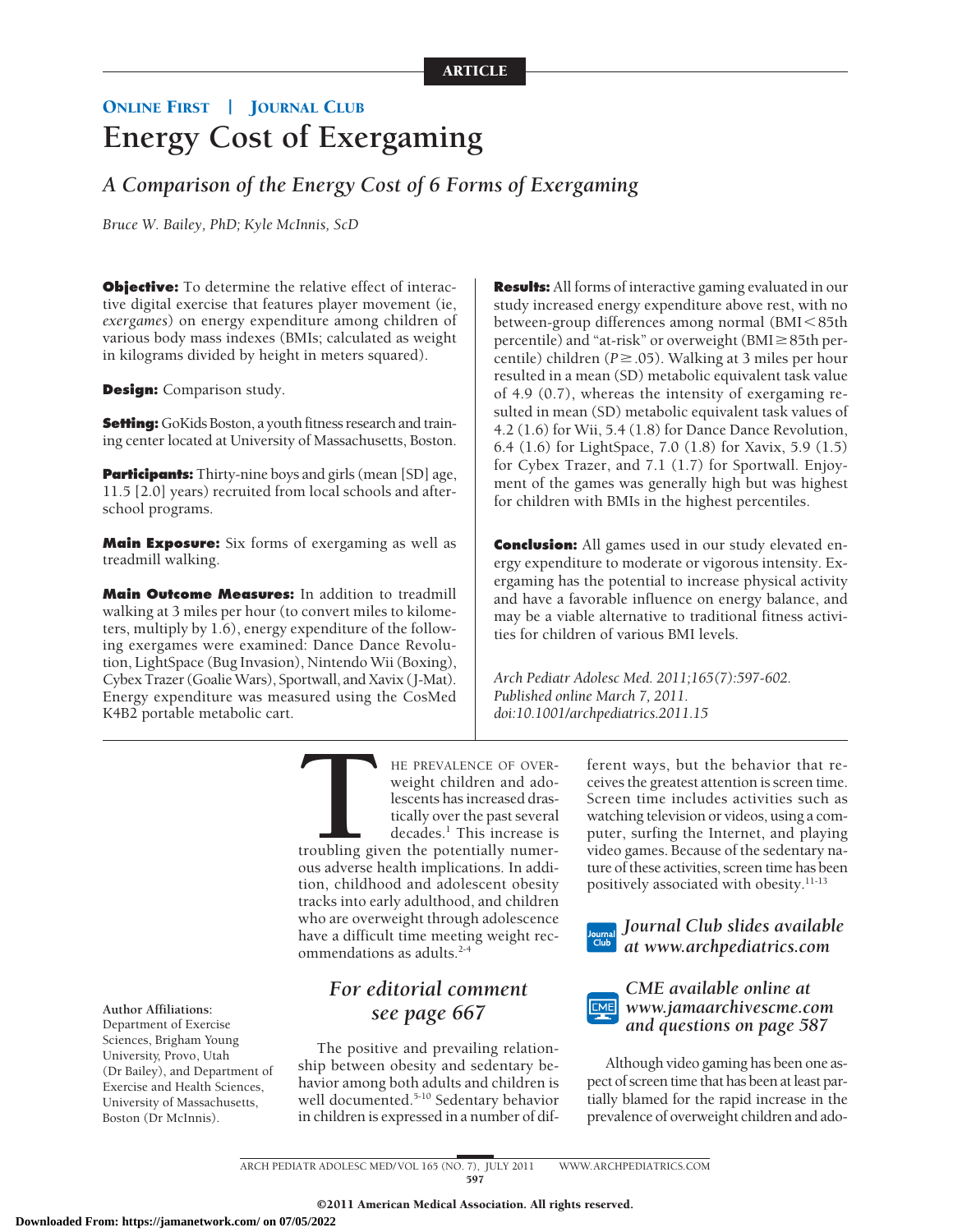lescents, there has recently been increased interest in activity-promoting video gaming or video games that require physical movement.*Exergames*is a relatively new term used to describe interactive video or electronic games that feature player movement, such as would occur in "reallife" exercise participation. Active video games have the potential to increase energy expenditure during otherwise sedentary video gaming and may provide a viable adjunct to more traditional exercise. These types of games are used primarily in the home setting but also have been deployed in fitness clubs, schools, community centers, and other settings. The use of exergaming as an adjunctive approach to traditional exercise stems from the assumption that interactive games would foster engagement in physical activities among children and adolescents who are at various levels of fitness and who are drawn to digital technology.

Because activity-promoting video games require movement, it should not be surprising that energy expenditure becomes elevated, especially in comparison to rest.<sup>14-20</sup> Previous research in exergaming has been limited to evaluating consumer-end products as a potential replacement for traditional seated game play. The potential of these games to promote fitness and extended periods of moderate to vigorous activity in normal and overweight youth has not been evaluated. In addition, very little is known about the commercial exergaming equipment that is currently being sold to fitness institutions as a means of promoting physical fitness in youth. Moreover, although the enjoyment or liking of some exergames has been evaluated (ie, Wii Fit and Wii Conditioning), the enjoyment of other systems has not been evaluated, nor has the enjoyment level between systems been compared.<sup>21,22</sup> Enjoyment is important to understand, because children tend to participate in physical activity that they enjoy. $23$  The purpose of our study was to evaluate the potential effect of 6 forms of exergaming (3 commercial products and 3 consumer products) on energy expenditure in children. An additional purpose of our study was to evaluate the perceived enjoyment of these exergames. Although not part of the original design of the study, we also compared energy expenditure and exergame enjoyment between children who were at or above recommended body weight.

#### METHODS

# **PARTICIPANTS**

Thirty-nine children (19 boys and 20 girls) between the ages of 9 and 13 years (mean [SD] age, 11.5 [2.0] years) were recruited to participate in our study. Children were recruited from several public middle school after-school programs in Boston, Massachusetts, and included children from diverse races and ethnicities (57% African American, 11% white, 12% Hispanic, and 23% other). Participants were healthy, with an absence of any known or latent cardiopulmonary, metabolic, or orthopedic disease condition or ailment that would their limit physical activity. All participants were nonsmokers who were not taking any medications that could alter their metabolism and were not following any energy-restricted diets. Prior to participation in our study, informed written consent was obtained from the parent or guardian of the child, and written assent was obtained from the child. All study procedures were approved by the institutional review board of the university.

# **PROCEDURES**

Participants were invited to take part in a physical activity program at GoKids Boston, a youth fitness research and training center located at University of Massachusetts. The first 2 weeks were spent familiarizing the participants with the gaming equipment by playing the interactive games under the supervision of the research staff. During this period, participants came in twice a week for 90 minutes and rotated through each of the exergaming systems being evaluated in our study. Every participant spent 10 to 15 minutes on each system per day. During the introductory period and prior to measuring physical activity energy expenditure, the participant's body anthropometric measurements were assessed. Following this introductory period, energy expended during the various activities was measured by means of indirect calorimetry.

## **DESCRIPTION OF ACTIVITIES**

Six exergaming systems were evaluated. These systems included Playstation (Dance Dance Revolution [DDR], Konami, Redwood City, California, using Sony Playstation, Sony Corporation of America, New York, New York), Nintendo Wii (Redmond, Washington), Xavix (SSD Company Ltd, Shiga, Japan), Cybex Trazer (Medway, Massachusetts), LightSpace (Light-Space Corp, Boston, Massachusetts), and Sportwall (Rolling Meadows, Illinois). The games chosen included 3 commercial products (Cybex Trazer, LightSpace, and Sportwall) and 3 consumer products (Sony Playstation [DDR], Nintendo Wii, and Xavix).

All of the game systems examined come with multiple games as well as multiple levels within each game. As part of our study, games and levels were selected on the basis of their potential effect on energy expenditure and potential enjoyment. We conducted pilot research with children to determine which games and levels to include in the study. We did this for Xavix, Cybex Trazer, DDR, Wii, and LightSpace. During this time, children played the different gaming systems and levels to determine which were the most aerobically challenging (using a rating of perceived exertion scale), while still maintaining the gaming experience. Gaming systems came with multiple games as well as multiple levels within each game that range from very easy and not very aerobically challenging to very difficult and frustrating for the children. The following games and levels were selected for inclusion in our study: Jackie Chan Alley Run at the "beginning" level for the Xavix gaming system; Thirteen on the "easy" level for DDR; Bug Invasions on the "intermediate" level for LightSpace; Goalie Wars on level 3 for the Cybex Trazer; and Boxing for the Wii entertainment system. The Sportwall was unique in that children were placed into groups of 4 to 5 participants and games were played competitively. These games were played in 4-minute blocks with 30 seconds of rest between each game. During these games, participants were placed roughly 15 ft from the wall and took turns running to the wall to score points.

#### **MEASUREMENTS**

The primary outcome in our study was energy expenditure during rest and exergame play. Exergame enjoyment and body composition were also assessed.

# **Energy Expenditure**

Energy expenditure was measured by means of indirect calorimetry during physical activity and by means of a CosMed K4B2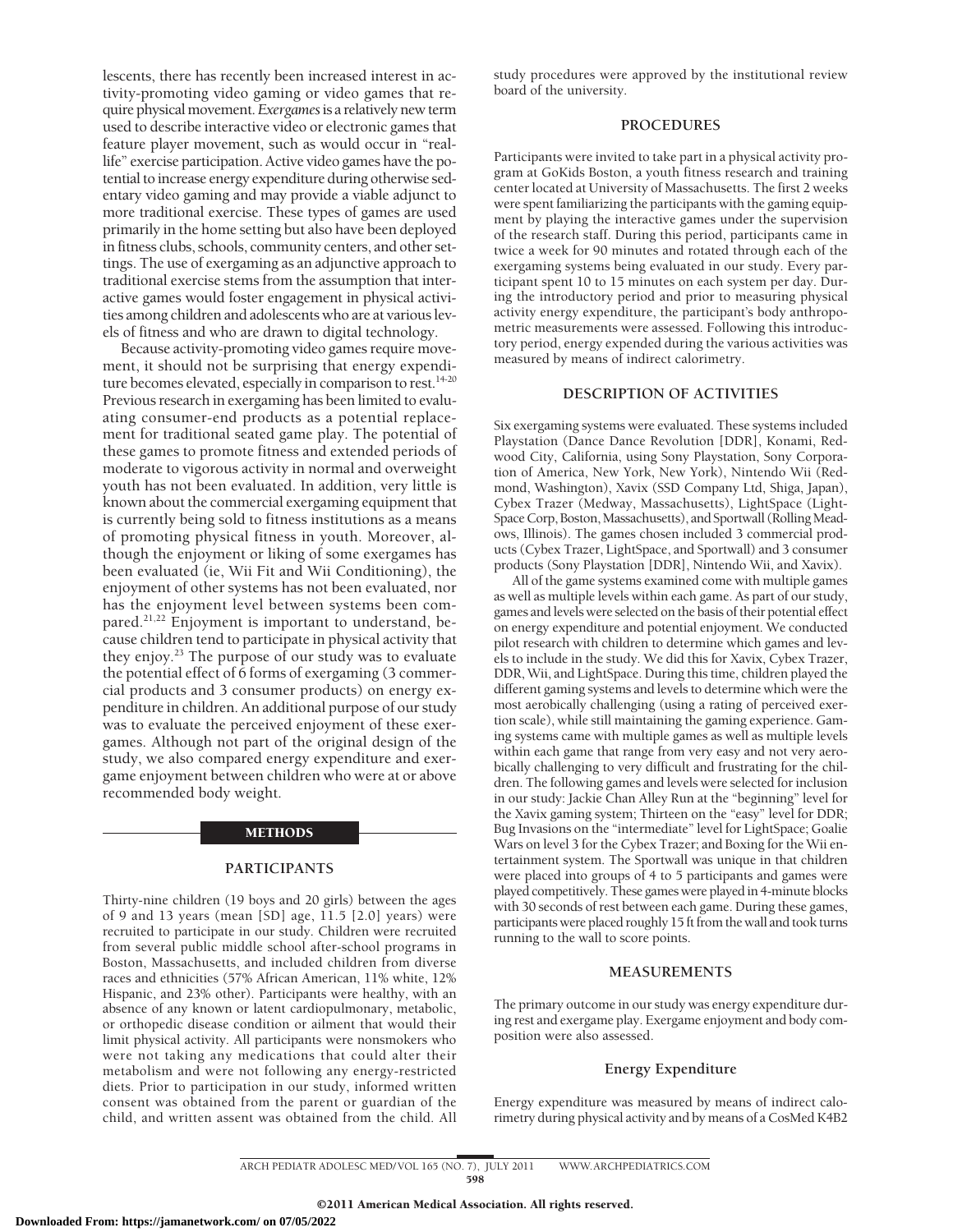portable metabolic cart (Rome, Italy) during rest. Participants were asked to abstain from any food or caloric beverages for 2 hours prior to assessing energy expenditure. On arrival at the research center, children were required to rest for 15 minutes. After 15 minutes of seated rest, seated energy expenditure was measured. Following the measurement of seated energy expenditure, energy expended during 7 activities (6 exergames and treadmill walking) was measured. Each activity was assessed for 10 minutes. Participants were given 5 minutes of seated rest between each activity. During this rest period, participants were allowed to drink water as needed. All tests were performed using equipment appropriate for children and adolescents.

#### **Exergame Enjoyment**

Immediately following participation in each exergame, enjoyment was measured using a 10-point discrete analog scale. Participants were asked the following question: "How much did you enjoy this activity?" The scale was anchored by "not at all" on the left and "very much" on the right. Analog scales have been used to successfully measure physical activity enjoyment in children.<sup>21,23</sup>

#### **Body Composition**

Adiposity was estimated using body mass index (BMI; calculated as weight in kilograms divided by height in meters squared). Body mass was assessed using a digital scale (Tanita Corp, Arlington Heights, Illinois), accurate to the nearest ±0.1 kg, and body height was measured barefoot, using a wall-mounted stadiometer (Tanita Corp) to the nearest ±0.1 cm. During this assessment, participants wore a standardized T-shirt and shorts.

Body composition was assessed to allow for energy expenditure to be expressed in relative terms (ie, calories per kilogram lean body mass). Whole-body dual-energy x-ray absorptiometry (GE Healthcare, Pittsburgh, Pennsylvania) was used to determine fat-free mass, fat mass, and percent body fat.<sup>24</sup>

### **DATA ANALYSIS**

Means and standard deviations were calculated and reported for all independent and dependent variables. BMI percentile was calculated based on the Centers for Disease Control and Prevention 2000 growth charts.<sup>25</sup> Metabolic equivalent task values were calculated by dividing relative energy expenditure for each activity by 3.5 mL ·  $kg^{-1}$  · min<sup>-1</sup>. Repeated measures analysis of variance was used to compare energy expenditure between activities and exercise enjoyment. Interactions between energy expenditure, BMI classification, and sex were evaluated. Covariates were used as needed to adjust for potentially confounding relationships and included age, sex, lean body mass, and BMI classification. We performed post hoc pairwise analysis using paired *t*tests. Bonferroni corrections were made when appropriate. All analyses were done using SAS version 9.12 (SAS Institute Inc, Cary, North Carolina), and the  $\alpha$  level was set at *P* $\leq$ .05.

# **RESULTS**

Demographic data of all study participants are shown in **Table 1**. In general, girls had a higher body weight, BMI, and percent body fat than did boys. There was no difference in energy expended at rest between boys and girls.

All forms of interactive gaming evaluated in our study significantly increased energy expenditure above

#### **Table 1. Demographic Data on 39 Children Recruited From Local Schools and After-School Programs in Boston, Massachusetts**

|                                                   |                         | <b>Mean (SD) Values</b> |                          |  |
|---------------------------------------------------|-------------------------|-------------------------|--------------------------|--|
| <b>Characteristic</b>                             | <b>Boys</b><br>$(n=19)$ | Girls<br>$(n=20)$       | <b>Total</b><br>$(n=39)$ |  |
| Age, y                                            | 11.4(2.0)               | 11.6(2.1)               | 11.5(2.0)                |  |
| Body mass, <sup>a</sup> kg                        | 53.5 (18.2)             | 56.8 (14.6)             | 55.2 (16.3)              |  |
| <b>BMI</b> <sup>a</sup>                           | 22.8(6.5)               | 24.1(4.3)               | 23.5(5.5)                |  |
| BMI percentile <sup>a</sup>                       | 74.1 (27.5)             | 84.2 (19.3)             | 79.4 (23.7)              |  |
| Body fat, <sup>a</sup> %                          | 22.9 (13.2)             | 36.8(10.2)              | 29.8 (13.6)              |  |
| Energy expenditure<br>at rest, kJ-d <sup>-1</sup> | 1.17(0.43)              | 1.02(0.23)              | 1.09(0.34)               |  |

Abbreviation: BMI, body mass index (calculated as weight in kilograms divided by height in meters squared).<br><sup>a</sup>Significant difference between boys and girls ( $P \le 0.05$ ).

rest ( $P \le 0.05$ ). The energy expenditures for all the activities are reported in **Table 2** and **Figure 1**. The energy cost was highest for Xavix Jackie Chan Alley Run and Sportwall, followed by LightSpace Bug Invasion, Cybex Trazer Goalie Wars, DDR, and Nintendo Wii Boxing. Energy expended while walking at 3 miles per hour (to convert miles to kilometers, multiply by 1.6) on a treadmill was similar to the Nintendo Wii Boxing and DDR but lower than the other 4 forms of exergaming (Figure 1).

Based on BMI percentile, 21 participants (54%) were either overweight (12 [31%]) or at risk for overweight (9 [23%]), and 18 (46%) were normal weight. There were 9 boys (mean [SD] age, 11.3 [2.0] years; mean [SD] BMI, 27.7 (6.3) kg m<sup>-2</sup>) and 12 were girls (mean [SD] age, 11.2 [2.4] years; mean [SD] BMI, 26.3 [3.6] kg m<sup>-2</sup>) who were overweight or at risk for overweight, and there were 10 boys (mean [SD] age, 11.5 [2.1] years; mean [SD] BMI, 18.5 [2.1] kg m−2) and 8 girls (mean [SD] age, 12.0 [2.3] years; mean [SD] BMI, 20.6 [3.0] kg m−2) who were in the normal BMI percentile range. As shown in Table 2, there was no significant difference in total energy expenditure measured in kilojoules per minute or metabolic equivalent task values between children who were in the upper BMI percentiles  $(\geq 85$ th percentile) and children who were in the lower BMI percentiles (<85th percentile) for any of the exergaming activities ( $P \leq .05$ ). When total lean body mass was controlled, children with a higher BMI expended significantly more energy than did normalweight children during all activities except the Sportwall  $(P \leq .05)$ .

Generally, boys enjoyed the exergames more than did the girls, but there were some specific sex differences. Boys enjoyed Wii Boxing and Xavix J-Mat significantly more than did girls ( $P \leq .05$ ). Girls enjoyed DDR significantly more than did boys ( $P \leq .05$ ). Enjoyment of the activities was similar between boys and girls for Light-Space, Sportwall, Cybex Trazer, and walking (**Figure 2**). These results were independent of BMI classification.

Overall, children in the higher BMI percentiles ( $\geq$ 85th percentile) enjoyed the exergames more than did children in the lower BMI percentiles (<85th percentile). When comparing enjoyment of the various exergames,

ARCH PEDIATR ADOLESC MED/ VOL 165 (NO. 7), JULY 2011 WWW.ARCHPEDIATRICS.COM 599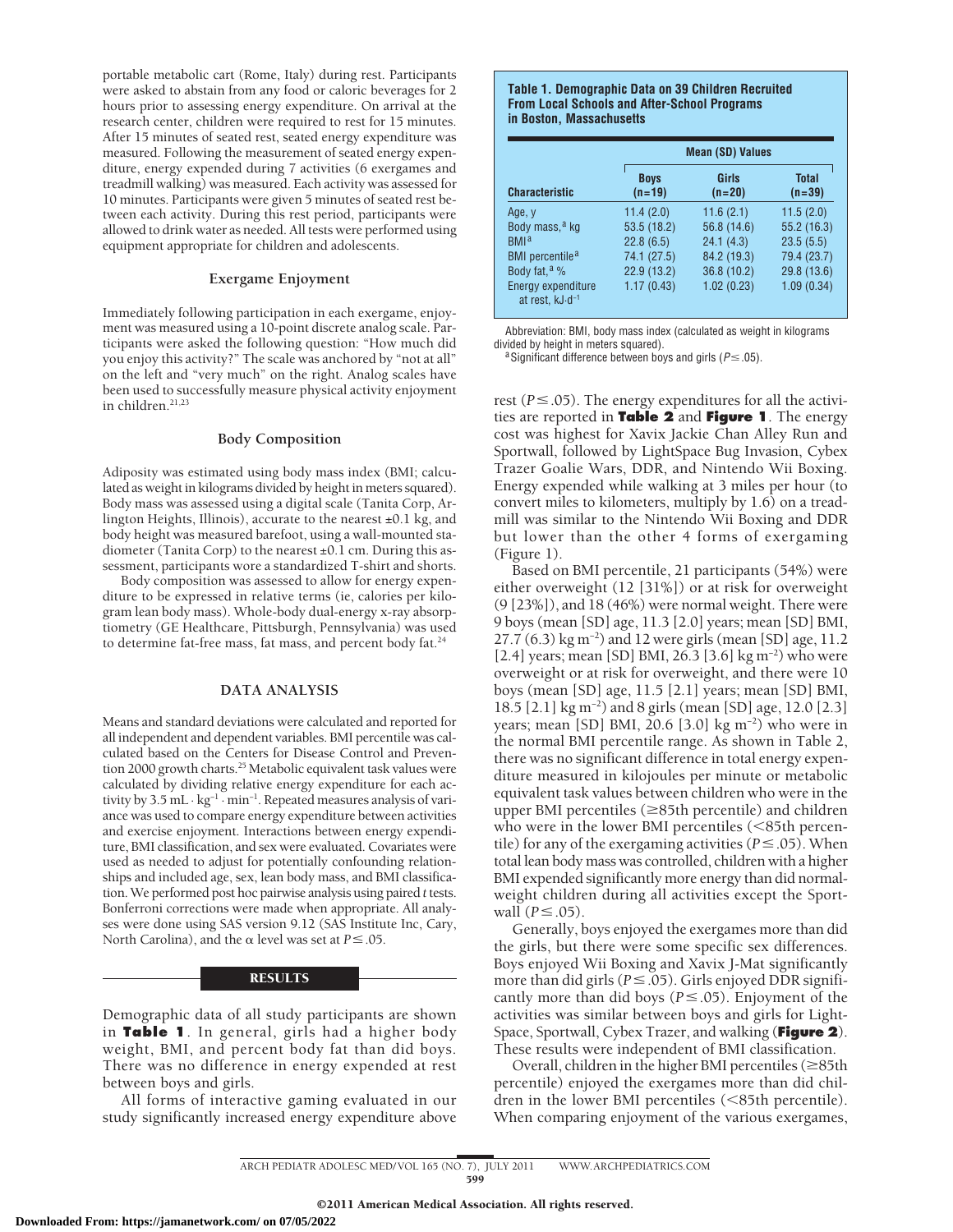#### **Table 2. Energy Cost of Exergaming Activities by Body Mass Index Classification**

| <b>Activity</b>                 | Mean (SD) Total Energy Expenditure, kJ·min <sup>-1</sup> |                                                  |                          |         | <b>Mean (SD) Metabolic Equivalent Task Value</b> |                                                  |                          |         |
|---------------------------------|----------------------------------------------------------|--------------------------------------------------|--------------------------|---------|--------------------------------------------------|--------------------------------------------------|--------------------------|---------|
|                                 | $BMI < 85$ th<br><b>Percentile</b><br>$(n=19)$           | $BMI \geq 85th$<br><b>Percentile</b><br>$(n=20)$ | <b>Total</b><br>$(n=39)$ | P Value | BMI < 85th<br><b>Percentile</b><br>$(n=19)$      | $BMI \geq 85th$<br><b>Percentile</b><br>$(n=20)$ | <b>Total</b><br>$(n=39)$ | P Value |
| Rest                            | 4.4(1.5)                                                 | 4.7(1.7)                                         | 4.6(1.6)                 | .65     | 1.2(0.3)                                         | 1.1(0.2)                                         | 1.1(0.2)                 | .16     |
| Treadmill walking <sup>a</sup>  | 17.8(4.3)                                                | 19.2(4.8)                                        | 18.5(4.6)                | .42     | 5.0(0.9)                                         | 4.8(0.5)                                         | 4.9(0.7)                 | .66     |
| Wii Boxing                      | 16.1(5.3)                                                | 17.3(7.1)                                        | 16.7(6.2)                | .58     | 4.3(1.6)                                         | 4.1(1.6)                                         | 4.2(1.6)                 | .75     |
| <b>DDR Thirteen</b>             | 18.6(5.3)                                                | 22.4(6.6)                                        | 20.5(6.0)                | .06     | 5.2(2.0)                                         | 5.5(1.6)                                         | 5.4(1.8)                 | .59     |
| <b>Cybex Trazer Goalie Wars</b> | 22.1(8.7)                                                | 23.8(8.5)                                        | 22.9(8.6)                | .56     | 6.1(1.6)                                         | 5.8(1.4)                                         | 5.9(1.5)                 | .53     |
| LightSpace Bug Invasion         | 22.0(6.1)                                                | 25.5(6.3)                                        | 23.8(6.2)                | .13     | 6.5(1.5)                                         | 6.3(1.7)                                         | 6.4(1.6)                 | .73     |
| Sportwall                       | 24.1(6.5)                                                | 27.8(9.3)                                        | 26.0(7.9)                | .22     | 7.5(2.0)                                         | 6.9(1.4)                                         | 7.2(1.7)                 | .16     |
| Xavix J-Mat                     | 27.1(9.3)                                                | 29.1(7.7)                                        | 28.1(8.5)                | .49     | 7.1(2.2)                                         | 7.0(1.5)                                         | 7.0(1.8)                 | .80     |

Abbreviations: BMI, body mass index (calculated as weight in kilograms divided by height in meters squared); DDR, Dance Dance Revolution. <sup>a</sup> For 3 miles per hour (to convert miles to kilometers, multiply by 1.6).



**Figure 1.** Mean (SD) metabolic equivalent task (MET) values for rest, walking, and exergaming for 39 children recruited from local schools and after-school programs in Boston, Massachusetts. There was a significant difference in energy expenditure during all forms of exergame play compared with rest ( $P \leq .05$ ). There was a significant difference in energy expenditure during Trazer, LightSpace, Sportwall, and Xavix compared with treadmill walking for 3 miles per hour ( $P \le 0.05$ ). The MET value is the energy expended in the activity in relation to the energy expended at rest; 1 MET is equal to the energy expended at rest or 3.5 mL · kg−1 · min−1. DDR indicates Dance Dance Revolution.

children with higher BMIs enjoyed Sportwall to a greater extent than did children with lower BMIs ( $P \le 0.05$ ) (**Figure 3**). There was no difference in enjoyment for the other exergames. Sex did not alter these results.

### **COMMENT**

The objective of our study was to examine the potential effect of interactive digital gaming activities (exergaming) on energy expenditure among middle school–aged children. Based on the finding of our study, energy expenditure was elevated to a moderate to vigorous intensity level for all the activities evaluated. There was a 4-fold to 8-fold increase in energy expenditure above rest for the various forms of gaming. Exergaming compared favorably with walking on a treadmill at 3 miles per hour, with 4 out of the 6 activities resulting in higher energy expenditure. This increase in intensity was similar be-



**Figure 2.** Mean (SD) enjoyment ratings by exergame and sex. Enjoyment was measured using a 10-point discrete analog scale. The ratings were given by 39 children recruited from local schools and after-school programs in Boston, Massachusetts. There was a significant difference in enjoyment between boys and girl regarding Wii, Dance Dance Revolution (DDR), and Xavix (*P*≤.05).

tween children in the higher  $(\geq 85$ th percentile) and lower (<85th percentile) BMI percentiles. This level of intensity is consistent with current physical activity recommendations for children and can be used to alter energy balance.<sup>26</sup>

Previous research in exergaming has demonstrated the potential of activity-promoting video games to increase energy expenditure when compared with traditional seated game play. Gaming systems that have been evaluated include Sony Playstation, Xavix, and Nintendo Wii. The studies that have evaluated these games have demonstrated that activity-promoting video games can increase energy expenditure when compared with sedentary video games. For example, Wii Sports has been evaluated and shown to increase energy expenditure 2.3 times above rest for Bowling, 2.5 times above rest for Tennis, and 3.0 to 4.2 times above rest for Boxing.<sup>16-18</sup> Xavix has also been evaluated and has demonstrated energy expenditure that is 5.5 and 2.0 times above rest for the J-Mat and Bowling, respectively.<sup>14</sup> The Sony Playstation Eye-Toy has also been evaluated, demonstrating energy ex-

ARCH PEDIATR ADOLESC MED/ VOL 165 (NO. 7), JULY 2011 WWW.ARCHPEDIATRICS.COM 600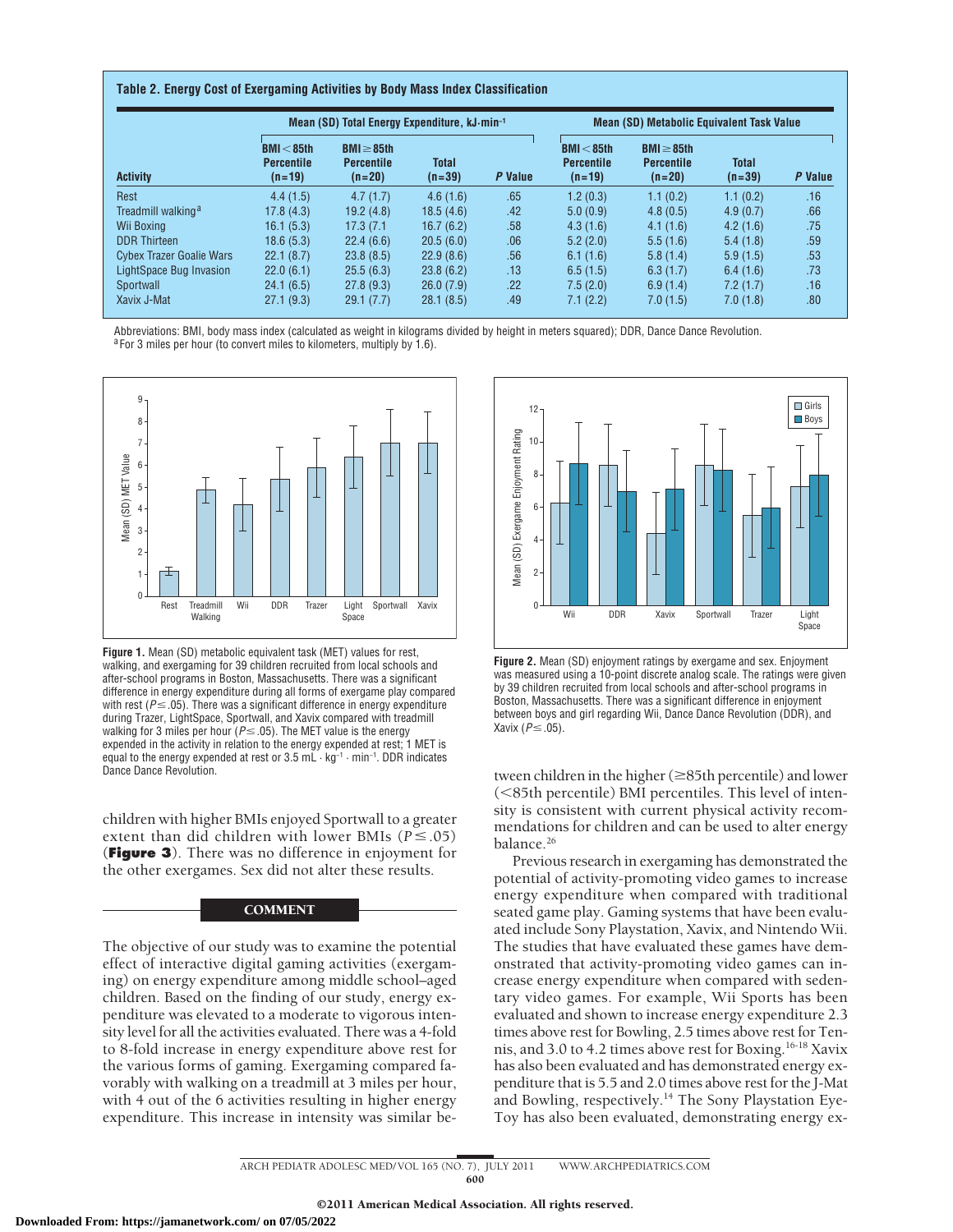penditure 2.1 times above rest.15 Dance Dance Revolution is an example of a game that is offered across multiple gaming platforms. Research assessing the energy cost of DDR has demonstrated an increase in energy expenditure that is 2.7 to 4.1 times above rest.<sup>15,17,20</sup> These studies demonstrate the potential for activity-promoting video games to elevate energy expenditure when compared with traditional, seated video gaming, taking a relatively sedentary activity and increasing the energy expenditure 2 to 5 times above rest.

In contrast to previous research into exergaming, our study was designed to maximize energy expenditure from the various games in an effort to examine the potential therapeutic effect of exergaming. As a result, findings from our study demonstrate energy costs that are higher than seen previously on similar gaming systems. For example, the energy cost of playing Xavix J-Mat was 7 times above rest in the present study but only 5.5 times above rest in the Mellecker and McManus study.14 Dance Dance Revolution was 5.4 times above rest compared with 2.7 to 4.1 times above rest in other studies.<sup>15,17,20</sup> Wii Boxing was 4.2 times above rest compared with 3.0 to 4.2 times above rest in previous research.<sup>16-18</sup> These findings demonstrate that game choice and level selection, as well as the gaming environment, can influence how much energy is expended while playing exergames.

In addition, to our knowledge, previous research has not examined commercial exergaming equipment that is currently being marketed to schools and fitness facilities as an alternative form of exercise. The Sportwall, Cybex Trazer, and LightSpace all demonstrated a significant increase in energy expenditure and resulted in metabolic equivalent task values of 6.0 to 7.2. Children who played these games were getting moderate to vigorous activity.

Of the activities that were evaluated in our study, all were well tolerated, and self-reported enjoyment was very high. Sportwall was the most enjoyed activity, followed by DDR (Thirteen), LightSpace (Bug Invasion), Wii (Boxing), Cybex Trazer (Goalie Wars), and Xavix (J-Mat). It should be noted that these results apply to the specific game that was played, and it is likely that other games on the same gaming console would produce different results in enjoyment level.

Although the children generally enjoyed the games, there were some differences between boys and girls and between BMI classifications. Boys enjoyed Wii (Boxing) and Xavix (J-Mat) more than did girls. On the other hand, girls preferred DDR more than did boys. The commercial equipment was enjoyed to a similar extent between boys and girls.

Children at risk of becoming overweight or who were overweight enjoyed the exergames to a greater extent than did children with a BMI below the 85th percentile. However, the follow-up analysis demonstrated that the only significant difference between BMI classifications was that children with higher BMIs enjoyed Sportwall to a greater extent than did children with lower BMIs. Sportwall was unique in that it was played in teams, and the activity was intermittent and of a high intensity. Thus, the social interaction and intermittent high-intensity nature of the activity may be why the children with higher BMIs



**Figure 3.** Mean (SD) enjoyment ratings by exergame and body mass index (BMI) classification. Enjoyment was measured using a 10-point discrete analog scale. The ratings were given by 39 children recruited from local schools and after-school programs in Boston, Massachusetts. There was a significant difference in enjoyment between children with a BMI in the  $\geq$ 85th percentile and children with a BMI in the  $<$ 85th percentile regarding Sportwall ( $P \le 0.05$ ). DDR indicates Dance Dance Revolution.

enjoyed the activity more than did the children with lower BMIs. The enjoyment for those children in the higher BMI percentiles was seen despite a relative increase in exercise intensity, as demonstrated by an elevated energy cost per kilogram lean tissue compared with the normalweight children.

Although these results address important gaps in the literature, there are some limitations that should be addressed. Energy expenditure was measured for only 10 minutes and likely overestimates the energy cost of exergaming compared with free game play. However, our goal was to evaluate the potential of these games to increase energy expenditure. Another limitation was that the fasting period for the study was only 2 hours. This may have resulted in a slightly elevated metabolism but was necessary so that children were not so hungry during testing as to limit their ability to participate effectively in the activities. In addition, there was no attempt to match children in the higher and lower BMI percentiles. The decision to make this comparison was done post hoc, and the results should be interpreted with this limitation in mind. Finally, the games and levels that were examined were chosen a priori; thus, choice was not evaluated in our study. Future research should address what children will choose to do if given the opportunity to freely play.

Although exergaming is most likely not the solution to the epidemic of reduced physical activity in children, it appears to be a potentially innovative strategy that can be used to reduce sedentary time, increase adherence to exercise programs, and promote enjoyment of physical activity. This may be especially important for at-risk populations, specifically children who carry excess body weight. Future research should longitudinally evaluate the impact of exergaming on physical activity patterns in youth. In addition, more research is needed to evaluate how prolonged participation in exergaming alters energy balance and adiposity.